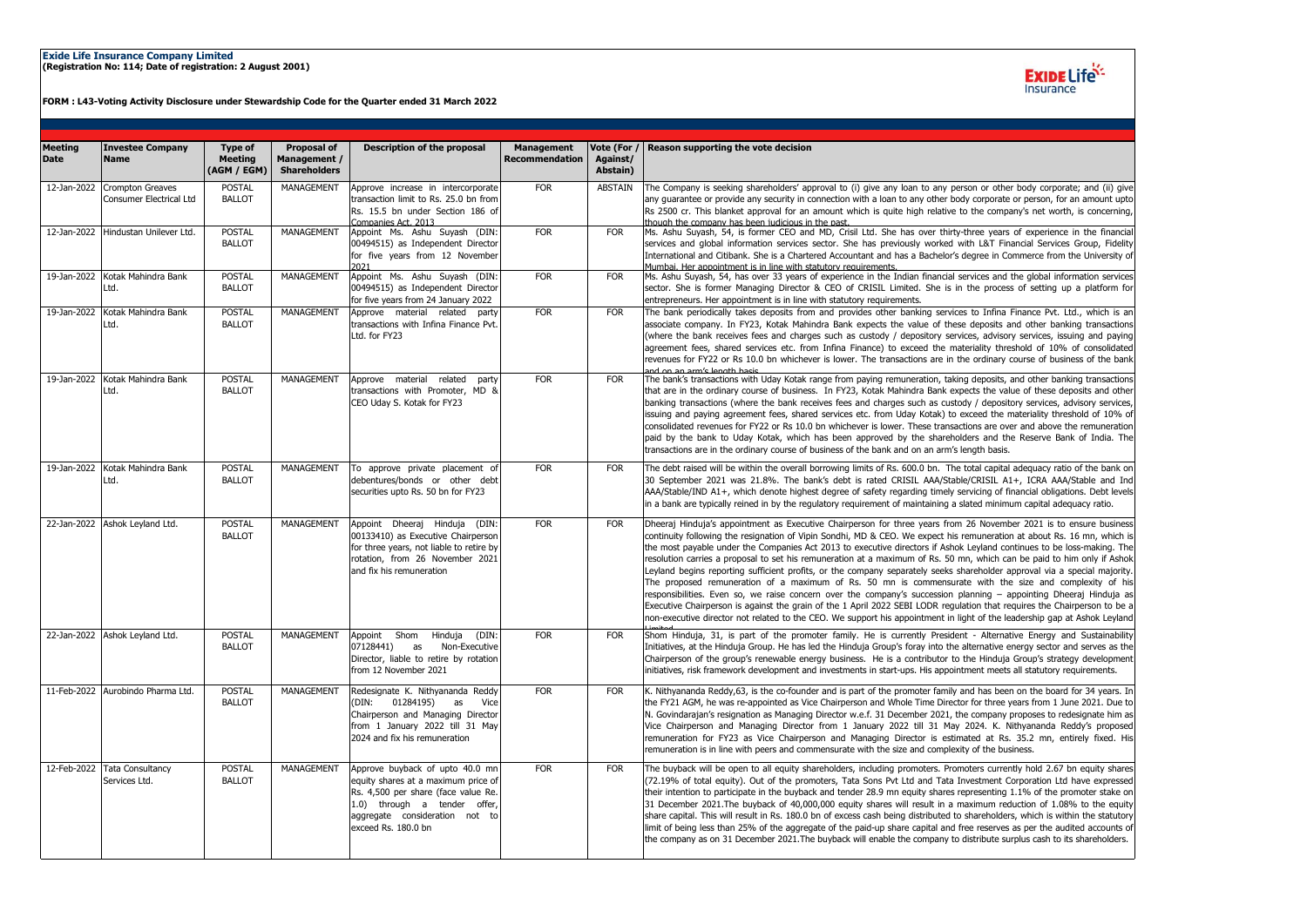| 18-Feb-2022 Cadila Healthcare Ltd.                 | EGM                            | MANAGEMENT        | Approve alteration to Articles of<br>Association (AoA) and Memorandum<br>of Association (MoA) to reflect the<br>change in name to Zydus<br>Lifesciences Limited                                                            | <b>FOR</b> | <b>FOR</b>     | Consequent to the proposed change in name (Resolution #1), the company seeks shareholder approval to alter its<br>Memorandum of Association and Articles of Association to reflect the change in name of the company.                                                                                                                                                                                                                                                                                                                                                                                                                                                                                                                                                                                                                                                                                                                                                                                                                                                                         |
|----------------------------------------------------|--------------------------------|-------------------|----------------------------------------------------------------------------------------------------------------------------------------------------------------------------------------------------------------------------|------------|----------------|-----------------------------------------------------------------------------------------------------------------------------------------------------------------------------------------------------------------------------------------------------------------------------------------------------------------------------------------------------------------------------------------------------------------------------------------------------------------------------------------------------------------------------------------------------------------------------------------------------------------------------------------------------------------------------------------------------------------------------------------------------------------------------------------------------------------------------------------------------------------------------------------------------------------------------------------------------------------------------------------------------------------------------------------------------------------------------------------------|
| 18-Feb-2022 Cadila Healthcare Ltd.                 | <b>EGM</b>                     | <b>MANAGEMENT</b> | Change name of the company to<br>Zydus Lifesciences Limited from<br>Cadila Healthcare Limited                                                                                                                              | <b>FOR</b> | <b>FOR</b>     | The company has stated that it is largely known and established as 'Zydus' across the globe and thus, to enhance global<br>presence, it proposes to include the word 'Zydus' in its name. The proposed change of name to Zydus Lifesciences Limited<br>does not change the legal status or constitution of the company, nor does it affect any rights or obligations of the company<br>or the stakeholders.                                                                                                                                                                                                                                                                                                                                                                                                                                                                                                                                                                                                                                                                                   |
| 18-Feb-2022 Cadila Healthcare Ltd.                 | EGM                            | MANAGEMENT        | Reappoint Dr. Sharvil P. Patel (DIN:<br>00131995) as Managing Director for<br>five years from 1 April 2022 and fix<br>his remuneration                                                                                     | <b>FOR</b> | <b>AGAINST</b> | Dr. Sharvil Patel, 43, is part of the promoter group and has been the Managing Director of the company since 1 April<br>2017.On being appointed as Managing Director in FY18, his remuneration increased by more than 100% to Rs. 250 mn in<br>FY18 from Rs. 120 mn in FY17 (as Joint Managing Director). Thereafter, he was consistently paid around Rs. 250 mn in<br>each year without any disclosures of the proportion of variable pay (except for FY21). He was paid Rs. 262.5 mn as<br>remuneration for FY21, which was 570.7x times the median employee remuneration. There is no clarity on the proposed<br>remuneration or its structure. We estimate his FY23 remuneration to be in range of Rs. 288.8 mn - Rs. 493.2 mn as the<br>company has stated that the remuneration will not exceed regulatory thresholds. Even at the lower end this is high when<br>compared to peers. We do not favour company's seeking such blanket approvals, as it deprives the other shareholders the<br>opportunity to take an informed decision on remuneration.                                  |
| 26-Feb-2022 Bharti Airtel Ltd.                     | EGM                            | MANAGEMENT        | Approve preferential issue of equity<br>shares aggregating Rs. 52.24 bn to<br>Google International LLC, non-<br>promoter                                                                                                   | <b>FOR</b> | <b>FOR</b>     | The company seeks shareholder approval to issue and allot up to 71,176,839 equity shares of face value of Re. 5.0 at an<br>issue price of Rs. 734 each aggregating to $\sim$ Rs. 52.24 bn to Google International LLC non-promoter. The issue price is at a<br>premium of 3.9% to the current market price and will lead to a dilution of 1.20% on expanded capital base. The company<br>has stated that it has partnered with Google International LLC to grow India's digital Ecosystem. As a part of this<br>partnership, Google intends to invest upto USD 1.0 bn as a part of its Google for India Digitization Fund. The investment<br>will comprise a combination of equity investment and potential commercial agreements on mutually agreed terms over the<br>next five years. The equity investment of USD 0.7 bn is in the form of the proposed preferential issue. The company shall<br>use the proceeds from the preferential allotment for strengthening the balance sheet, meeting funding requirements,<br>enhancing the canital structure and for general cornorate nurnoses |
| 26-Feb-2022 Bharti Airtel Ltd.                     | EGM                            | MANAGEMENT        | Approve related party transactions<br>with Bharti Hexacom Ltd, subsidiary,<br>for an aggregate value of Rs. 28.0<br>bn per annum from FY23 to FY27                                                                         | <b>FOR</b> | <b>FOR</b>     | The approval is required on account of the amendments to the SEBI requlations on material related party transactions.<br>From 1 April 2022 onwards the threshold for shareholder approvals shall be 10% of the consolidated turnover or Rs. 10.0<br>bn whichever is lower. In FY21, the transactions with Bharti Hexacom Limited aggregated to Rs. 26.2 bn.Bharti Hexacom<br>Limited, a 70% subsidiary provides telecom services in the North East region and Rajasthan under the unified license<br>granted by the Department of Telecommunications. The transactions are operational in nature, will be carried out at arm's<br>length and will be in the ordinary course of business. Further, the company has ascribed a monetary cap to the annual<br>quantum of transactions and approval is being sought for a finite period of five years.                                                                                                                                                                                                                                            |
| 26-Feb-2022 Bharti Airtel Ltd.                     | EGM                            | MANAGEMENT        | Approve related party transactions<br>with Indus Towers Ltd, a joint<br>venture, for an aggregate value of<br>Rs. 170.0 bn per annum from FY22<br>to FY25 and for an aggregate value<br>of Rs. 200.0 bn per annum for FY26 | <b>FOR</b> | <b>FOR</b>     | The approval is required on account of the amendments to the SEBI regulations on material related party transactions.<br>From 1 April 2022 onwards the threshold for shareholder approvals shall be 10% of the consolidated turnover or Rs. 10.0<br>bn whichever is lower. In FY21, the transactions with Indus Towers Limited (combined with Bharti Infratel Limited)<br>aggregated to Rs. 98.1 bn.Indus Towers has nationwide presence in all 22 telecom circles and thus the company can easily<br>take advantage of the tower sharing process and site selection. Further, considering the increased requirements of passive<br>infrastructure during the forthcoming 5G rollout, the company may need additional headroom to conduct transactions with<br>Indus Towers Limited. The transactions are operational in nature, will be carried out at arm's length and will be in the<br>ordinary course of business. Further, the company has ascribed a monetary cap to the annual quantum of transactions and<br>approval is being sought for a finite period of five years.             |
| 26-Feb-2022 Bharti Airtel Ltd.                     | <b>EGM</b>                     | <b>MANAGEMENT</b> | Approve related party transaction<br>with Nxtra Data Ltd, subsidiary, for<br>an aggregate value of Rs. 30.0 bn<br>per annum from FY23 to FY27                                                                              | FOR        | FOR            | The approval is required on account of the amendments to the SEBI regulations on material related party transactions.<br>From 1 April 2022 onwards the threshold for shareholder approval shall be 10% of the consolidated turnover or Rs. 10.0 bn<br>whichever is lower. In FY21, the transactions with Nxtra Data Limited aggregated to Rs. 42.6 bn. The company has stated<br>that Nxtra Data Limited, a 75% subsidiary (subject to conversion of CCPS held by CA Cloud Investments), provides data<br>centers for the company's requirements and digital growth. The transactions are operational in nature, will be carried out<br>at arm's length and will be in the ordinary course of business. Further, the company has ascribed a monetary cap to the<br>annual quantum of transactions and annroval is being sought for a finite period of five vears.                                                                                                                                                                                                                             |
| 02-Mar-2022 Bajaj Finance Ltd.                     | <b>POSTAL</b><br><b>BALLOT</b> | MANAGEMENT        | Creation of charges/mortgages on<br>company's assets up to Rs. 2.25                                                                                                                                                        | <b>FOR</b> | <b>FOR</b>     | The NBFC would need to create a charge on its assets to raise incremental debt: secured debt usually carries a lower cost<br>than unsecured debt.                                                                                                                                                                                                                                                                                                                                                                                                                                                                                                                                                                                                                                                                                                                                                                                                                                                                                                                                             |
| 02-Mar-2022 Bajaj Finance Ltd.                     | <b>POSTAL</b><br><b>BALLOT</b> | MANAGEMENT        | To increase the borrowing limit to<br>Rs. 2.25 trillion from Rs. 1.6 trillion                                                                                                                                              | <b>FOR</b> | <b>FOR</b>     | As on 31 December 2021, BFL had a debt of Rs. 1,140.9 bn against a networth of Rs. 396.9 bn on a standalone basis. BFL<br>is well capitalized - its overall capital adequacy ratio of 26.96%, on 31 December 2021, is much higher than RBI's minimum<br>requirement of 15%. Debt levels in NBFCs are reined in by RBI's capital adequacy requirements. In January 2022, BFL's<br>ratings on debt were reaffirmed at CRISIL AAA/Stable/CRISIL A1+: the ratings denote the highest degree of safety with<br>regards to timely servicing of financial obligations.                                                                                                                                                                                                                                                                                                                                                                                                                                                                                                                               |
| 03-Mar-2022 SBI Cards and Payment<br>Services Ltd. | <b>POSTAL</b><br><b>BALLOT</b> | MANAGEMENT        | Reappoint Dr. Tejendra Mohan<br>Bhasin (DIN: 03091429) as<br>Independent Director for three years<br>from 28 June 2022                                                                                                     | <b>FOR</b> | <b>FOR</b>     | Dr. Tejendra Mohan Bhasin, 65, was appointed to the board on 28 June 2019. He is presently the Chairperson, Advisory<br>Board for Banking and Financial Frauds. He was the vigilance commissioner in the Central Vigilance Commission. He was<br>also the Chairperson & MD of Indian Bank. He has attended 11 board meetings held so far in FY22 and ~92% board<br>meetings (22 out of 24) held over FY20 and FY21. His reappointment is in line with statutory requirements.                                                                                                                                                                                                                                                                                                                                                                                                                                                                                                                                                                                                                 |
| 03-Mar-2022 SBI Cards and Payment<br>Services Ltd. | <b>POSTAL</b><br><b>BALLOT</b> | MANAGEMENT        | Reappoint<br>Rajendra<br>Kumar<br>Saraf (DIN:<br>02730755)<br>as<br>Independent Director for three years<br>from 14 August 2022                                                                                            | <b>FOR</b> | <b>AGAINST</b> | Rajendra Kumar Saraf, 67, was appointed to the board on 14 August 2019. He has held multiple positions during his<br>tenure with SBI in India and abroad, including Deputy Managing Director and Chief Financial Officer of Corporate Strategy<br>& New Businesses: based on SBI's FY14 and FY15 annual report. While his reappointment may be in line with statutory<br>requirements, but due to the nature of his association with SBI earlier, he should ideally not be classified as Independent                                                                                                                                                                                                                                                                                                                                                                                                                                                                                                                                                                                          |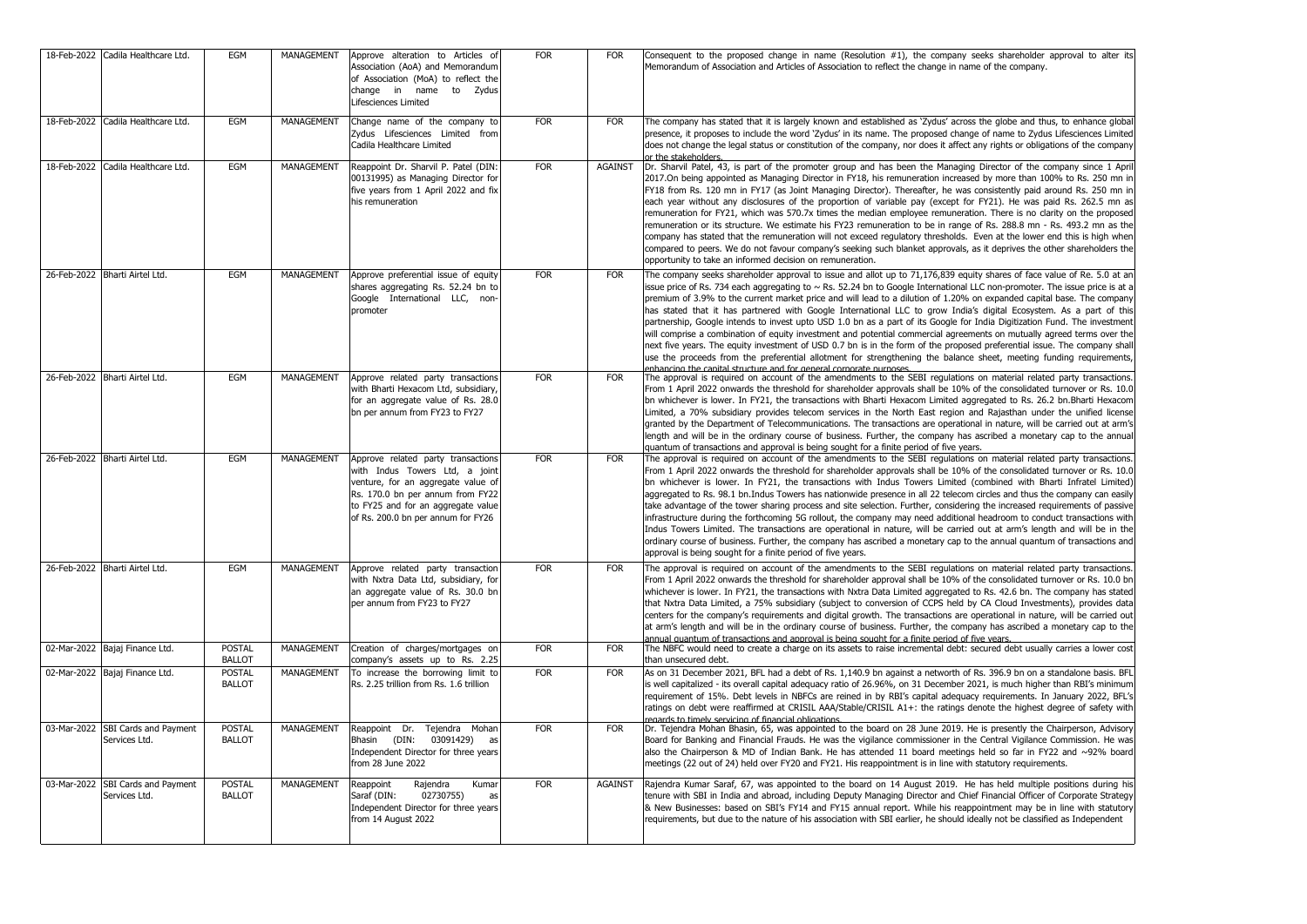| 06-Mar-2022 Axis Bank Ltd.                                              | <b>POSTAL</b><br><b>BALLOT</b> | MANAGEMENT        | Appoint Ashish Kotecha (DIN:<br>02384614) as a Non-Executive<br>(nominee of entities affiliated to Bain<br>Capital) Director, liable to retire by<br>rotation, for three years from 19<br>December 2021                                                 | <b>FOR</b> | <b>FOR</b> | Ashish Kotecha, 45, joined Bain Capital Private Equity in 2010 where he is now Managing Director, Portfolio Group, Asia<br>He replaces Stephen Pagliuca as nominee of entities affiliated to Bain Capital as per terms of the Investment Agreement<br>dated 10 November 2017. Ashish Kotecha was appointed as alternate director from 1 November 2020 till the tenure of<br>Stephen Pagliuca expired on 18 December 2021 and is now being appointed in his stead. Axis Bank has entered into an<br>Amended Investment Agreement under which the tenure of the nominee director shall be for three years from 19<br>December 2021 or till the time entities affiliated to Bain Capital are directly holding in the aggregate at least two percent<br>(2%) of the equity share capital of Axis Bank on a fully diluted basis, whichever is earlier. The nominee director shall be<br>liable to retire by rotation. His appointment is in line with statutory requirements.                                                              |
|-------------------------------------------------------------------------|--------------------------------|-------------------|---------------------------------------------------------------------------------------------------------------------------------------------------------------------------------------------------------------------------------------------------------|------------|------------|---------------------------------------------------------------------------------------------------------------------------------------------------------------------------------------------------------------------------------------------------------------------------------------------------------------------------------------------------------------------------------------------------------------------------------------------------------------------------------------------------------------------------------------------------------------------------------------------------------------------------------------------------------------------------------------------------------------------------------------------------------------------------------------------------------------------------------------------------------------------------------------------------------------------------------------------------------------------------------------------------------------------------------------|
| 06-Mar-2022 Axis Bank Ltd.                                              | <b>POSTAL</b><br><b>BALLOT</b> | MANAGEMENT        | (DIN<br>Reappoint<br>Rajiv<br>Anand<br>02541753),<br>Deputy<br>Managing<br>Director for three years from 4<br>August 2022 till 3 August 2025 and<br>fix his remuneration                                                                                | <b>FOR</b> | <b>FOR</b> | For FY23, the bank proposes to revise the fixed pay to Rs 52.3 and assuming a 20% growth (over the estimates of FY22)<br>in variable pay (to Rs 12.0 mn) and ESOPs (to Rs 78.0 mn) Rajiv Anand's proposed remuneration as Deputy Managing<br>Director for FY23 is estimated at Rs 142.3 mn. The proposed remuneration is consistent with the size and complexities of<br>his responsibilities at Axis Bank and comparable to that paid to industry peers. As a good practice, we expect Axis Bank to<br>disclose all components of proposed remuneration, both fixed and variable (including ESOPs) and the performance metrics<br>that determine variable nav                                                                                                                                                                                                                                                                                                                                                                        |
| 06-Mar-2022 Axis Bank Ltd.                                              | <b>POSTAL</b><br><b>BALLOT</b> | MANAGEMENT        | Reappoint Rakesh Makhija (DIN<br>00117692), as the Non-Executive<br>(Part-Time) Chairperson from 18 July<br>2022 till 26 October 2023 and fix his<br>remuneration                                                                                       | <b>FOR</b> | <b>FOR</b> | Rakesh Makhija, 70, was appointed as Independent Director on 27 October 2015 and as Non-Executive (Part-time)<br>Chairperson for a period of three years w.e.f. 18 July 2019. The bank proposes to reappoint him as Chairperson for $\sim$ 15<br>months till the end of his eight year tenure as Independent Director. His proposed remuneration of Rs 3.3 mn p.a. remains<br>unchanged. In addition, he will be entitled to sitting fees for board and committee meetings, the use of company car and<br>travelling and other official expenses. The remuneration proposed for Rakesh Makhija as Non-Executive (Part-time)<br>Chairperson is commensurate with the size and scale of his responsibilities as Chairperson of Axis Bank.                                                                                                                                                                                                                                                                                               |
| 06-Mar-2022 Axis Bank Ltd.                                              | <b>POSTAL</b><br><b>BALLOT</b> | MANAGEMENT        | Redesignate Rajiv Anand (DIN<br>02541753),<br>Deputy<br>Managing<br>Director from 27 December 2021 till<br>3 August 2022                                                                                                                                | <b>FOR</b> | FOR        | Rajiv Anand, 56, is a commerce graduate and a Chartered Accountant. He joined Axis Bank in May 2013 from Axis Asset<br>Management Company, where he was MD & CEO. He was appointed as President (Retail Banking) and thereafter as Group<br>Executive (Retail Banking) in 2014. He was appointed as Director on the board in May 2016. He took over as Executive<br>Director (Wholesale Banking) in December 2018. The bank proposes to redesignate him as Deputy Managing Director from<br>27 December 2021.                                                                                                                                                                                                                                                                                                                                                                                                                                                                                                                         |
| 06-Mar-2022 Axis Bank Ltd.                                              | <b>POSTAL</b><br><b>BALLOT</b> | MANAGEMENT        | Revise remuneration for Rajiv Anand<br>(DIN 02541753), Whole time<br>Director from 1 April 2021                                                                                                                                                         | <b>FOR</b> | FOR        | Rajiv Anand's remuneration for FY21 aggregated to Rs 98.3 mn (this includes fair value of ESOPs; no performance bonus<br>was paid in the year). In the AGM of FY21 his fixed pay was revised to Rs 41.7 mn. With his redesignation as Deputy MD,<br>Axis Bank proposes to revise the FY21 fixed pay to Rs 43.0 mn and as per our estimates, variable pay will be $\sim$ Rs 10.0 mn<br>(based on past trends) and fair value of ESOPs is estimated at $\sim$ Rs 65.0 mn taking total proposed remuneration to $\sim$ Rs<br>118.0 mn. The proposed remuneration is consistent with the size and complexities of his responsibilities at Axis Bank and<br>comparable to that paid to industry peers. As a good practice, we expect Axis Bank to disclose all components of proposed<br>remuneration, both fixed and variable (including ESOPs) and the performance metrics that determine variable pay.                                                                                                                                  |
| 06-Mar-2022 Shriram Transport<br>Finance Co. Ltd.                       | <b>POSTAL</b><br><b>BALLOT</b> | MANAGEMENT        | Approve cancellation of 6,141 equity<br>shares of Rs. 10 each from the<br>issued share capital                                                                                                                                                          | <b>FOR</b> | <b>FOR</b> | Pursuant to a rights offer in 1995, the board kept 6,141 rights equity shares in abeyance due to unavailability of certain<br>information in connection with their application. In the last 27 years, no one has approached the company to subscribe to<br>the 6.141 equity shares, which the company proposes to cancel. This will result in a diminution of Rs, 61.410 from the<br>issued share capital. There will be no change in the subscribed share capital of the company.                                                                                                                                                                                                                                                                                                                                                                                                                                                                                                                                                    |
| 06-Mar-2022 Shriram Transport<br>Finance Co. Ltd.                       | <b>POSTAL</b><br><b>BALLOT</b> | <b>MANAGEMENT</b> | Approve private<br>placement<br>of<br>redeemable<br>non-convertible<br>debentures,<br>subordinated<br>debentures, bonds, or any other<br>debt securities of up to Rs. 350 bn                                                                            | <b>FOR</b> | FOR        | As on 31 December 2021, the NBFC had outstanding borrowings of Rs. 1,126.2 bn. The capital adequacy ratio as on 31<br>December 2021 was 23.31% against a regulatory minimum of 15.0%. Debt levels in an NBFC are typically reined in by the<br>regulatory requirement of maintaining a slated minimum capital adequacy ratio. The company has a credit rating of CRISIL<br>AA+/Stable/CRISIL A1+, which denotes high degree of safety regarding timely servicing of debt obligations. The proposed<br>issue will be within the overall borrowing limit of Rs. 1.500 bn.                                                                                                                                                                                                                                                                                                                                                                                                                                                               |
| 09-Mar-2022 Reliance Industries Ltd.                                    | <b>NCM</b>                     | MANAGEMENT        | Approve transfer of gasification<br>undertaking into Reliance Syngas<br>Limited, a wholly owned subsidiary<br>on a slump sale basis                                                                                                                     | <b>FOR</b> | <b>FOR</b> | The gasification undertaking currently produces syngas, which is used as fuel at RIL's Jamnagar facility, and hydrogen,<br>which is used for captive consumption. The Jamnagar facility will gradually transition to using renewable energy to meet its<br>fuel requirements. Thus, the syngas and hydrogen produced by the gasification undertaking can be repurposed for various<br>uses such as upgradation to high value chemicals, setting up hydrogen ecosystem and monetization of concentrated<br>carbon dioxide. RIL believes that the gasification undertaking's risks and returns are different from its other businesses and<br>the transfer of gasification undertaking to a wholly owned subsidiary will help induct strategic partners and investors. The<br>proposed transfer to RSL, a wholly owned subsidiary, will not have any impact on the consolidated financials of RIL.                                                                                                                                      |
| 09-Mar-2022 RELIANCE INDUSTRIES<br>LTD- NCDs (4 ISINs) (as<br>creditor) | <b>DEBT MEETING</b>            | MANAGEMENT        | Scheme of Arrangement between<br>Reliance<br>Industries<br>Limited<br>"Transferor<br>Company"<br>"Company") & its shareholders and<br>creditors and Reliance Syngas<br>Limited ("Transferee Company") &<br>its shareholders and creditors<br>("Scheme") | <b>FOR</b> | <b>FOR</b> | The gasification undertaking currently produces syngas, which is used as fuel at RIL's Jamnagar facility, and hydrogen,<br>which is used for captive consumption. The Jamnagar facility will gradually transition to using renewable energy to meet its<br>fuel requirements. Thus, the syngas and hydrogen produced by the gasification undertaking can be repurposed for various<br>uses such as upgradation to high value chemicals, setting up hydrogen ecosystem and monetization of concentrated<br>carbon dioxide. RIL believes that the gasification undertaking's risks and returns are different from its other businesses and<br>the transfer of gasification undertaking to a wholly owned subsidiary will help induct strategic partners and investors. The<br>proposed transfer to RSL, a wholly owned subsidiary, will not have any impact on the consolidated financials of RIL. The<br>debentures will continue to be of RIL, and all obligations relating to the debentures will be discharged by RIL. We therefore |
| 09-Mar-2022 AU Small Finance Bank<br>Ltd                                | <b>POSTAL</b><br><b>BALLOT</b> | MANAGEMENT        | Appoint Harun Rasid Khan (DIN:<br>07456806) as Independent Director<br>for three years from 28 December<br>2021                                                                                                                                         | <b>FOR</b> | <b>FOR</b> | Harun Rasid Khan, 67, is former Deputy Governor and Executive Director at the Reserve Bank of India. At RBI, he had<br>handled diverse areas and spearheaded major projects relating to financial markets, foreign exchange management,<br>external investments, banking regulation and supervision, IT transformation, payment and settlement systems, training<br>and HR initiatives, and financial inclusion. He has over 40 years of experience, in banking & finance, payment and<br>settlement systems, economics and financial markets. His appointment is in line with statutory requirements.                                                                                                                                                                                                                                                                                                                                                                                                                                |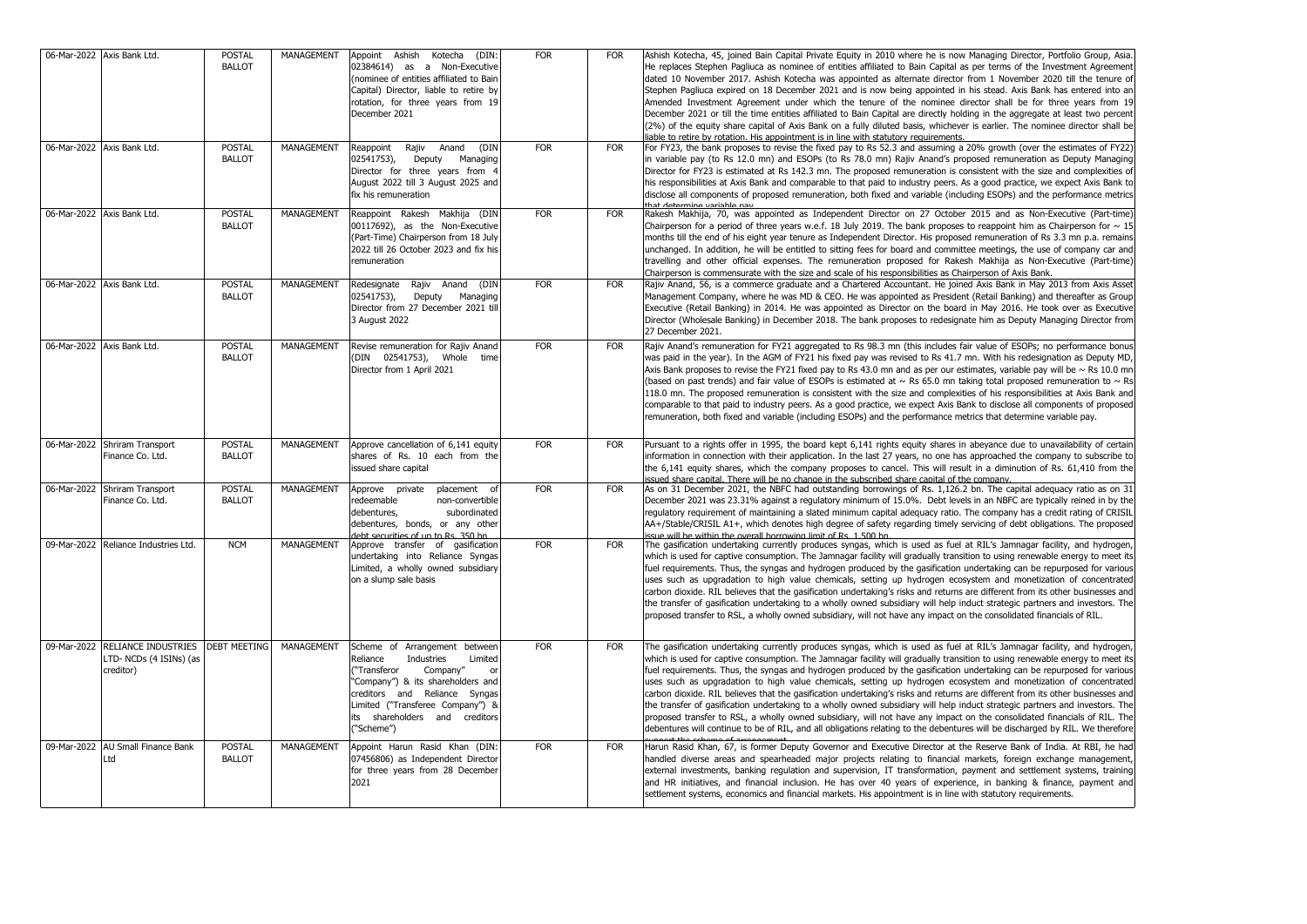|                        | 09-Mar-2022 AU Small Finance Bank<br>Ltd                   | <b>POSTAL</b><br><b>BALLOT</b> | MANAGEMENT | Approve<br>fixed<br>revision<br>in<br>for<br>Non-Executive<br>remuneration<br>Directors<br><b>Fexcluding</b><br>Part-Time<br>Chairperson (Independent Director)]<br>from FY22              | <b>FOR</b> | <b>FOR</b> | In its April 2021 Guidelines on Appointment of Directors and Constitution of Committees of the Board, RBI allowed banks to<br>pay its Non-Executive Directors (including Independent Director and excluding the Chairperson) a fixed remuneration of Rs.<br>2.0 mn, doubled from profit related commission of upto Rs 1.0 mn as approved in June 2015. Following this, AU Small<br>Finance Bank proposes to increase the remuneration paid to its NEDs, who will be paid fixed remuneration in accordance<br>with the proposed resolution (if approved) from 1 April 21 onwards. We raise a concern that the resolution is in perpetuity<br>but note that the amount of remuneration is regulated by the RBI and has an upper cap of Rs 2.0 mn. The bank must<br>approach shareholders periodically for approval to pay remuneration to non-executive directors.                                                                                                                                                                                                             |
|------------------------|------------------------------------------------------------|--------------------------------|------------|--------------------------------------------------------------------------------------------------------------------------------------------------------------------------------------------|------------|------------|------------------------------------------------------------------------------------------------------------------------------------------------------------------------------------------------------------------------------------------------------------------------------------------------------------------------------------------------------------------------------------------------------------------------------------------------------------------------------------------------------------------------------------------------------------------------------------------------------------------------------------------------------------------------------------------------------------------------------------------------------------------------------------------------------------------------------------------------------------------------------------------------------------------------------------------------------------------------------------------------------------------------------------------------------------------------------|
|                        | 09-Mar-2022 AU Small Finance Bank<br>Ltd                   | <b>POSTAL</b><br><b>BALLOT</b> | MANAGEMENT | Approve revision in honorarium<br>payable to Raj Vikash Verma (DIN:<br>03546341), Part-Time Chairperson<br>(Independent Director) from FY22 till<br>the remainder of his tenure            | <b>FOR</b> | <b>FOR</b> | Raj Vikash Verma, 67, was first appointed as Independent Director on the board of AU Small Finance Bank on 30 January<br>2018 and was designated as Part Time Chairperson of the bank from 8 April 2020. AU Small Finance Bank proposes to<br>revise the honorarium as Non-Executive (Part-Time) Chairperson payable to him from Rs 2.0 mn to Rs 2.5 mn from 1 April<br>2021 till the remainder of his tenure. The remuneration proposed is commensurate with his responsibilities and the size and<br>complexities of the business.                                                                                                                                                                                                                                                                                                                                                                                                                                                                                                                                         |
|                        | 09-Mar-2022 AU Small Finance Bank<br>Ltd                   | <b>POSTAL</b><br><b>BALLOT</b> | MANAGEMENT | Approve revision in remuneration<br>payable to Sanjay Agarwal (DIN:<br>00009526), Managing Director &<br>CEO from 1 April 2021 till further<br>revision in remuneration                    | <b>FOR</b> | <b>FOR</b> | Sanjay Agarwal was paid a fixed remuneration of Rs 21.2 mn in FY20 and he voluntarily relinquished his fixed pay for<br>FY21. The proposal for his variable pay for FY20 was not approved by the RBI vide its letter dated 3 May 2021, which was<br>reconsidered by the NRC & Board and approval for the same from the RBI was received on 20 July 2021, but the amount<br>has not been disclosed. We have assumed the variable pay for FY20 and FY21 at 75% of fixed pay (as proposed in the<br>postal ballot) taking total pay for FY20 to Rs 37.1 mn and to Rs 15.9 mn for FY21. As per proposed terms we estimate his<br>pay for FY22 at Rs 42.7 mn (which includes variable pay upto 75% of fixed pay). Our estimate of remuneration proposed<br>for FY22 is comparable to that paid to peers in the banking industry and in line with the bank's performance. Almost 43%<br>of the proposed compensation is variable in nature and linked to performance targets. The bank must disclose the targets<br>and norformanco naramotore for norformanco linkod componeation |
|                        | 09-Mar-2022 AU Small Finance Bank<br>Ltd                   | <b>POSTAL</b><br><b>BALLOT</b> | MANAGEMENT | Approve revision in remuneration<br>payable to Uttam Tibrewal (DIN:<br>01024940), Wholetime Director from<br>1 April 2021 till further revision in<br>remuneration                         | <b>FOR</b> | <b>FOR</b> | Uttam Tibrewal was paid a fixed remuneration of Rs 16.9 mn in FY20 and FY21. The proposal for his variable pay for FY20<br>was not approved by the RBI vide its letter dated 3 May 2021, which was reconsidered by the NRC & Board and approval<br>for the same from the RBI was received on 20 July 2021, but the amount has not been disclosed. We have assumed the<br>variable pay for FY20 and FY21 at the maximum cap of 150% of fixed pay (as proposed in the current postal ballot) taking<br>total pay for FY20 and FY21 to Rs 42.1 mn. As per proposed terms we estimate his pay for FY22 at Rs 53.0 mn (which<br>includes variable pay upto 150% of fixed pay). Our estimate of remuneration proposed for FY22 is comparable to that paid<br>to peers in the banking industry and in line with the bank's performance. Almost 60% of the proposed compensation is<br>variable in nature and linked to performance targets. The bank must disclose the targets and performance parameters for                                                                       |
|                        | 09-Mar-2022 AU Small Finance Bank<br>Ltd                   | <b>POSTAL</b><br><b>BALLOT</b> | MANAGEMENT | Reappoint Sanjay Agarwal (DIN:<br>00009526) as Managing Director &<br>CEO for four years from 19 April<br>2022                                                                             | <b>FOR</b> | <b>FOR</b> | Sanjay Agarwal, 51, represents the promoter family on the board. He is the Managing Director and CEO of the bank. He is<br>liable to retire by rotation. His reappointment for four years as MD & CEO meets all statutory requirements.                                                                                                                                                                                                                                                                                                                                                                                                                                                                                                                                                                                                                                                                                                                                                                                                                                      |
|                        | 09-Mar-2022 AU Small Finance Bank<br>Ltd                   | <b>POSTAL</b><br><b>BALLOT</b> | MANAGEMENT | Reappoint Uttam Tibrewal (DIN:<br>01024940) as Wholetime Director for<br>four years from 19 April 2022                                                                                     | <b>FOR</b> | <b>FOR</b> | Uttam Tibrewal has been Executive Director of AU Small Finance Bank since January 2005 and owns 1.74% of the bank's<br>equity on 31 December 2021. He is liable to retire by rotation. His reappointment for four years as wholetime director is in<br>line with statutory requirements.                                                                                                                                                                                                                                                                                                                                                                                                                                                                                                                                                                                                                                                                                                                                                                                     |
|                        | 14-Mar-2022 Adani Ports & Special<br>Economic Zone Ltd.    | <b>NCM</b>                     | MANAGEMENT | Approve scheme of arrangement<br>between Adani Ports and Special<br>Economic Zone Limited (APSEZ)<br>Gangavaram Port Limited (GPL) and<br>Adani Gangavaram Port Private<br>Limited (AGPPL) | <b>FOR</b> | <b>FOR</b> | GPL operates an all-weather, deep-water, multi-purpose port located at Gangavaram, Andhra Pradesh. APSEZ currently<br>holds 41.9% equity in GPL. The proposed merger of GPL with APSEZ could result in synergies and benefit from the<br>combining of resources, experience and expertise in developing and operating ports in India, and cost savings expected to<br>from rationalization, standardization and simplification of business processes.GPL's equity has been valued at Rs 62.0 bn<br>using discounted cash flow technique. Based on the proposed share exchange ratio, DVS Raju & family, promoters of GPL<br>will be allotted 47.8 mn equity shares in APSEZ, resulting in a 2.2% dilution for existing shareholders. The proposed<br>valuation is in line with peers. The scheme also proposes divestment of GPL's assets and liabilities to AGPPL, a 100%<br>subsidiary of APSEZ for a consideration of Rs. 58.3 bn on a slump sale basis. The proposed demerger will not have any<br>impact at the consolidated level.                                     |
|                        | 15-Mar-2022 Mahindra & Mahindra<br>Financial Services Ltd. | <b>POSTAL</b><br><b>BALLOT</b> | MANAGEMENT | Alter the Objects Clause of the<br>Memorandum of Association (MoA)                                                                                                                         | <b>FOR</b> | <b>FOR</b> | The company is exploring the possibility of diversification into the digital payment services space by becoming a payment<br>system operator, payment aggregator and payment gateway provider. The company aims to enter the space by issuing<br>prepaid payment instruments (PPI), offering simplified financial solutions by leveraging PPI, providing payment services<br>through cards and Unified Payment Interface (UPI) and other permitted modes and operating as Bharat Bill Payment<br>Operating Unit for processing bill payments. Further, it proposes to make some procedural changes in the MoA<br>Diversification of business lines is the prerogative of the board, but these may come with attendant risks. The board must<br>also articulate the rationale of amending the MoA to align with new regulations with such a long delay – seven years after<br>ha Campanias Act 7012 was natified                                                                                                                                                              |
|                        | 15-Mar-2022 Mahindra & Mahindra<br>Financial Services Ltd. | <b>POSTAL</b><br><b>BALLOT</b> | MANAGEMENT | Appoint Siddhartha Mohanty (DIN:<br>08053380) as Non-Executive Non-<br>Independent Director, liable to retire<br>by rotation, from 1 April 2022                                            | <b>FOR</b> | <b>FOR</b> | Siddhartha Mohanty, 58, is the Managing Director of Life Insurance Corporation of India (LIC). LIC owned 5.7% of the<br>company's equity on 31 December 2021. Prior to his current role, he was the Managing Director of LIC Housing Finance<br>Limited. He started his career with LIC as a direct recruit officer and is associated with LIC in various capacities since 1985.<br>He has also served as the Chief Operating Officer of LIC Housing Finance Limited and Executive Director - Legal for LIC. He<br>is liable to retire by rotation and his appointment as a non-executive non-independent director meets all statutory                                                                                                                                                                                                                                                                                                                                                                                                                                       |
| 17-Mar-2022 Coromandel | International Ltd.                                         | <b>POSTAL</b><br><b>BALLOT</b> | MANAGEMENT | Appoint Sudarshan<br>Venu (DIN:<br>03601690) as an Independent<br>Director for five years from<br>February 2022                                                                            | <b>FOR</b> | <b>FOR</b> | Sudarshan Venu, 33 is the promoter and Joint Managing Director of TVS Motor Company Ltd. He is serving on TVS Motor's<br>board since 2013. He holds a graduate degree in the Jerome Fisher Program in Management and Technology from<br>University of Pennsylvania. He also holds a B.S. in Mechanical Engineering from the School of Engineering and Applied<br>Sciences and B.S. in Economics from the Wharton School, USA. He has also completed M.Sc. in International Technology<br>Management from the Warwick Manufacturing Group. His appointment as an Independent Director meets all statutory<br>requirements.                                                                                                                                                                                                                                                                                                                                                                                                                                                    |